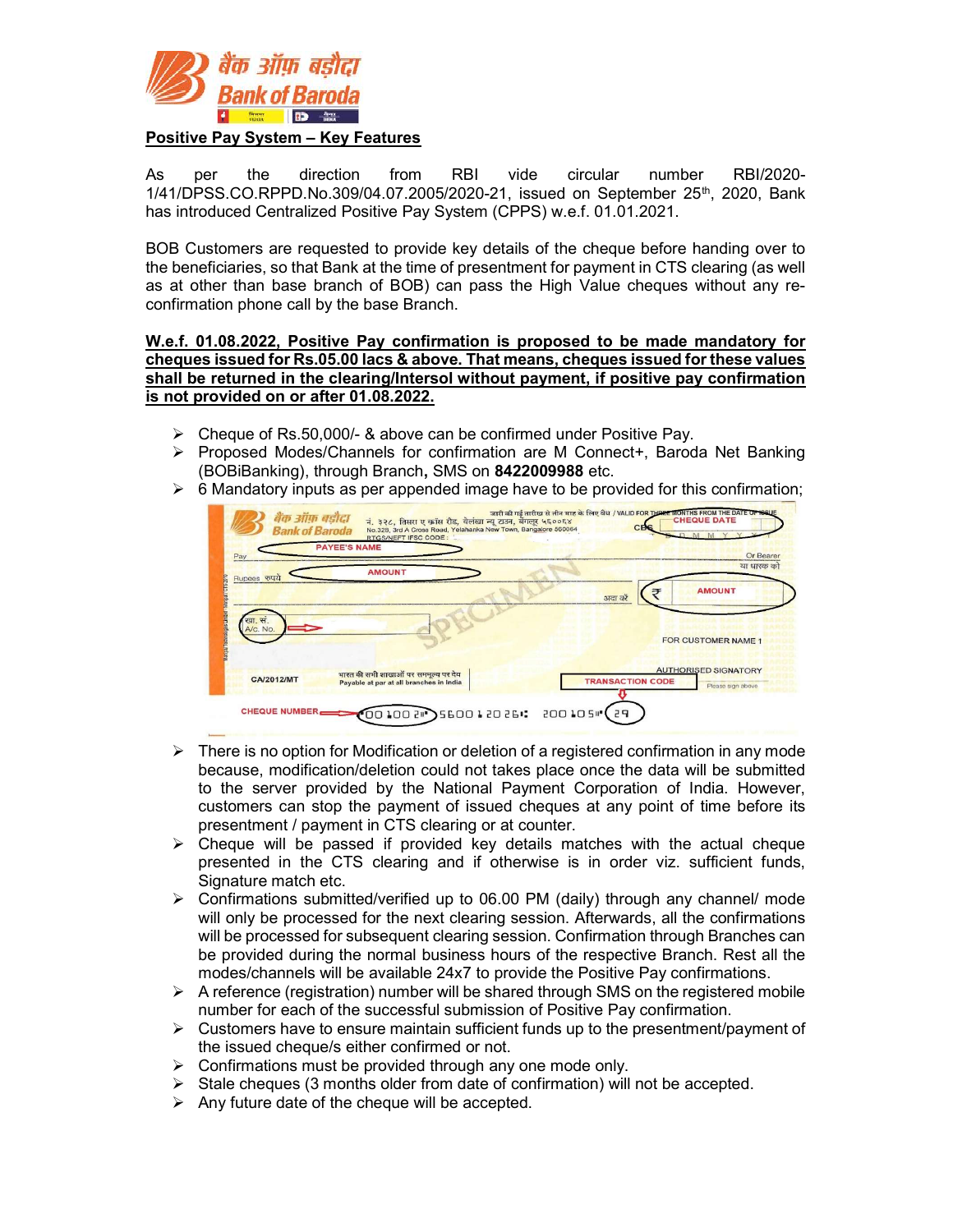

- $\triangleright$  Customers have to enter their login credentials MPIN, Password etc. in Mobile Banking/Net Banking etc.
- $\triangleright$  Application form is attached hereunder for the perusal of the customers in case Positive Pay confirmation has to be provided through Branch (any Branch of Bank of Baroda). Original confirmation form will only be accepted by the Branches during their Business Hours. Government Accounts are relaxed from providing original confirmation physically. Such confirmations can be accepted if scanned copy is shared through the registered email ID of the government department and reconfirmed by the officials of the base branch.
- $\triangleright$  All the authorized signatories/signatory as per the operational instructions in the account have to sign the confirmation form for providing confirmation through any Branch in India. Scanned images, Fax, Xerox copy, email requests etc. will not be accepted by Branches except in Government accounts.
- Customers can log the complaints through https://bobcrm.bankofbaroda.co.in or through Toll Free numbers 1800 258 4455 & 1800 102 4455.

Please find herewith the path for providing Positive Pay confirmations through the following channels/modes;

- 1. Mobile Banking
- 2. Net Banking
- 3. Branch visit
- 4. SMS
- 5. Call Center
- 1. Mobile Banking (Baroda M-Connect Plus) : Customers have to enter their log in credentials > select option> Request Services> Positive Pay Confirmation > Select operative account > Enter Cheque number > response to the rest of the mandatory fields 1. Amount 2. Payee's name and 3. Date 4. Transaction Code > Confirm>MPIN>SUBMIT.
- 2. Net Banking (BOBibanking): Customers have to enter their log in credentials > select option > Services > Cheque Book > Centralized Positive Pay Mechanism > response to the mandatory fields > 1. Select operative account > Cheque number 3. Amount 4. Payee's name and 4. Date 5. Transaction Code > Confirm>Transaction Password >SUBMIT
- 3. By Branch visit: Customers can provide their Positive Pay confirmation by personal visit to any of the BOB Branch in India. Customers have to provide the mandatory inputs over the prescribed application format (as attached hereunder). Customers are requested to provide their confirmations during the business hours of the respective branch.
- 4. SMS: Customers have to provide their positive confirmation on their issued cheques to the beneficiary through Virtual Mobile Number 8422009988. Customers have to submit all the 6 mandatory inputs with prefix CPPS as under;

| Kev         | Account No.    | Cheque | Cheque   | Amount in     | Transaction | Pavee Name         | To VMN     |
|-------------|----------------|--------|----------|---------------|-------------|--------------------|------------|
| word        |                | Number | Date     | actual/Rupees | Code        |                    |            |
|             |                |        |          | & paisa       |             |                    |            |
| <b>CPPS</b> | 29040100010207 | 123456 | 01122020 | 332211        | И3          | ASHWANIKUMARSHARMA | 8422009988 |

All the inputs must have spaces and Payee's name in capital letters, without spaces viz.

- → CPPS 29040100010207 123456 01122020 332211 13 ASHWANIKUMARSHARMA
- 5. Call Center: Customer can provide their Positive Pay confirmation through following Toll Free numbers - 1800 258 4455 & 1800 102 4455 after the customer identification process.